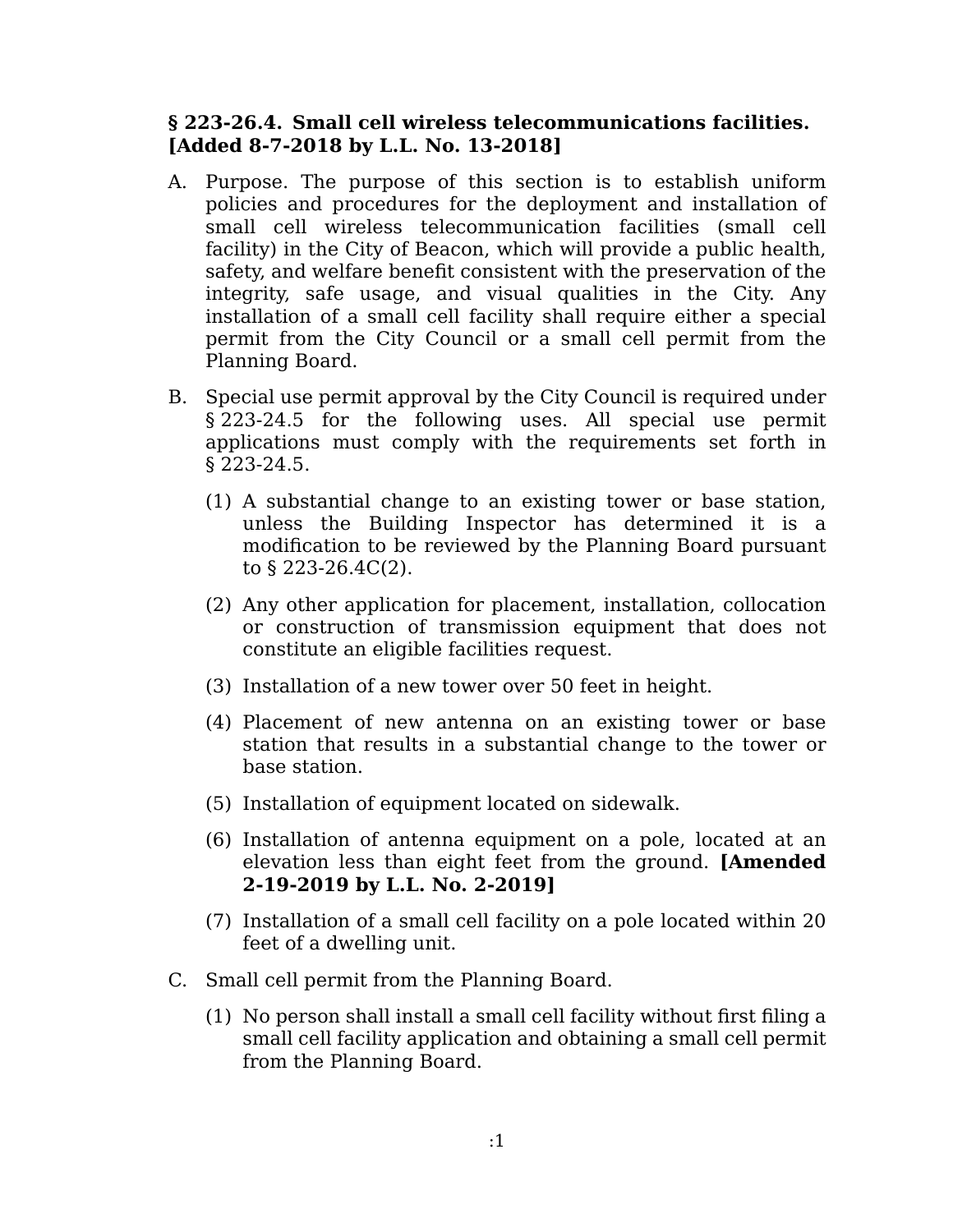- (2) The Planning Board shall approve a small cell permit application concerning any eligible facilities request for modification of an eligible support structure that does not substantially change the physical dimensions of such structure. An applicant shall assert in writing that its request is considered an eligible facilities request. The Planning Board may require the applicant to provide documentation or information only to the extent reasonably related to determine whether the request meets the requirements of an eligible facilities request.
- (3) The Planning Board may issue a permit for the following:
	- (a) Collocation of a small cell facility or DAS facility on an existing tower, utility pole or streetlight not exceeding 50 feet in height on public or private property. Collocation of a small cell facility or DAS facility on an existing tower, utility pole or streetlight exceeding 50 feet in height shall require special permit approval.
	- (b) Collocation on existing buildings within the City of Beacon.
	- (c) Installation of a monopole or utility pole for small cell or DAS facility in the public right-of-way that does not exceed 50 feet in height.
- (4) Small cell permit application for Planning Board approval. The small cell permit application shall be made by the wireless telecommunications provider or its duly authorized representative and shall contain the following: **[Amended 2-19-2019 by L.L. No. 2-2019]**
	- (a) A site development plan showing applicant's entire property and adjacent properties and streets, at a convenient scale. The site development plan shall also describe any new proposed structure and antenna(s) and all related fixtures, antenna equipment, appurtenances and apparatus, including but not limited to height above preexisting grade, materials, color and lighting;
	- (b) The location, size, and height of all existing and proposed structures on the property which is the subject of the application;
	- (c) The applicant's name, address, telephone number, and email address;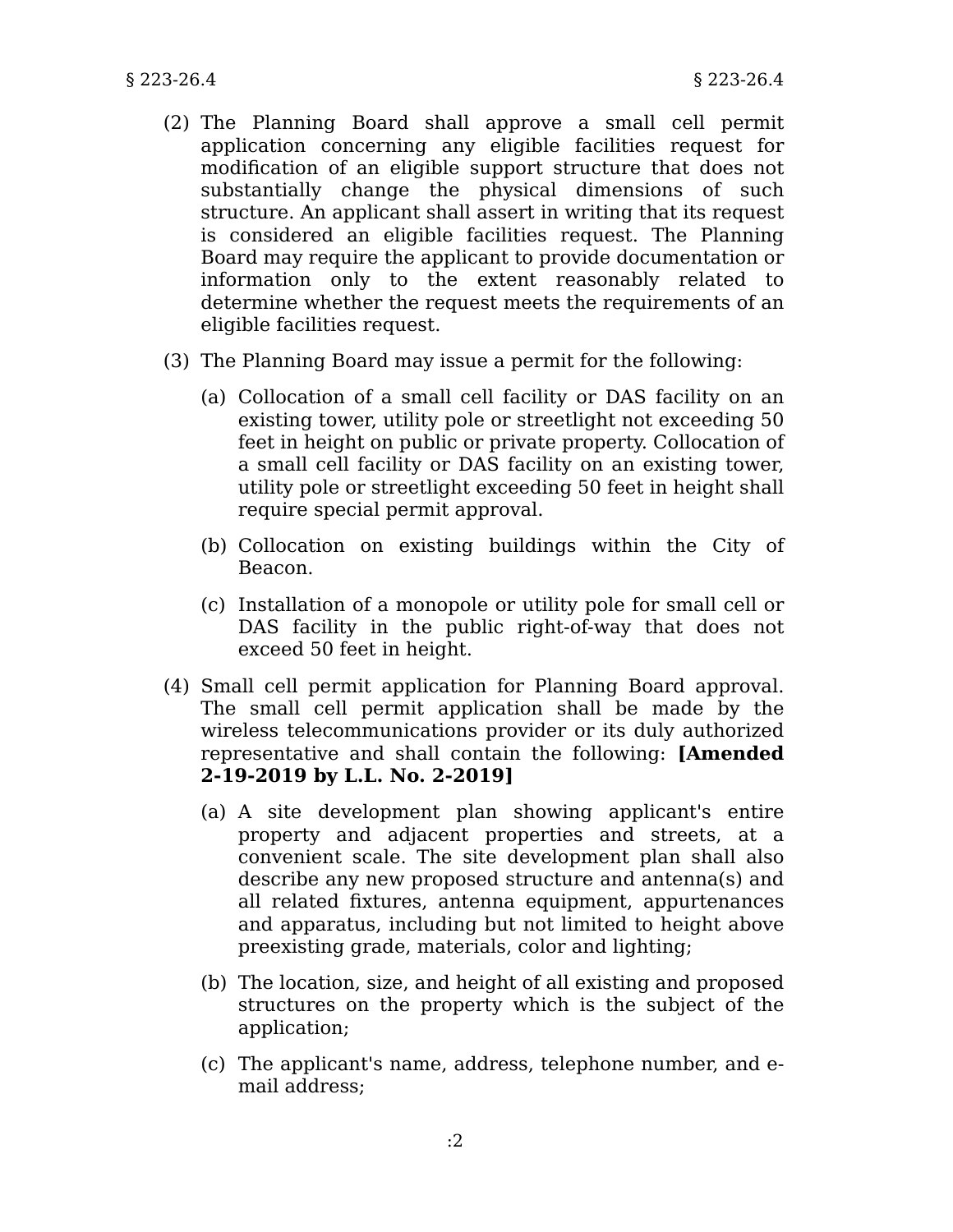- (d) The names, addresses, telephone numbers, and e-mail addresses of all consultants, if any, acting on behalf of the applicant with respect to the filing of the application;
- (e) A descriptive statement of the objective(s) for the new facility or modification including and expanding on a need such as coverage and/or capacity requirements;
- (f) The location of the nearest residential structure;
- (g) Identify and disclose the number and locations of any small cells that the applicant has installed or locations the applicant has considered in the past year for small cell infrastructure within the City and those submitted or anticipated to be submitted within a one-year period;
- (h) A description of the anticipated maintenance needs, including frequency of service, personnel needs and equipment needs, and the potential traffic safety and noise impact of such maintenance; and
- (i) The operator of the wireless telecommunication services facility shall submit a certificate of public utility, unless it can be demonstrated to the satisfaction of the City Council that the operator of such facility is exempt from such requirement pursuant to New York State law.
- (j) Any amendment to information contained in a small cell permit application shall be submitted in writing to the City within 30 days after the change necessitating the amendment.
- (k) The City may reject applications not meeting the requirements stated herein or which are otherwise incomplete.
- (5) Small cell wireless facility fees. **[Amended 2-19-2019 by L.L. No. 2-2019]**
	- (a) Application fee. At the time an applicant submits an application for a small cell facility, such applicant shall pay a nonrefundable application fee in an amount as determined by the City Council and set forth in the City of Beacon fee schedule, in addition to any other fee required by law.
	- (b) Reimbursement for the use of the public right-of-way. In addition to permit application fees, every wireless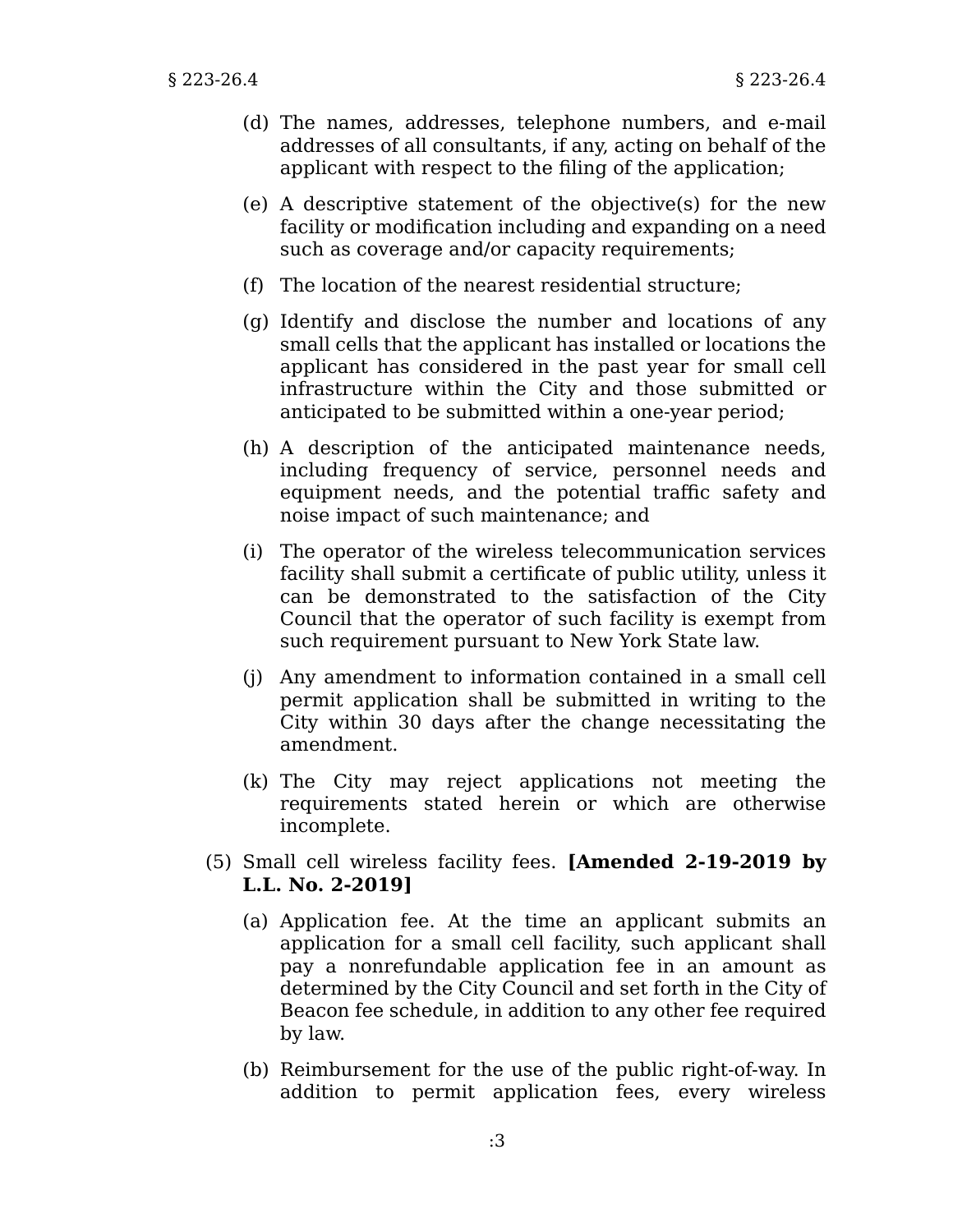telecommunication services facility located in the public right-of-way is subject to the City's right to fix annually a fair and reasonable fee to be paid for use and occupancy of the public right-of-way. The annual fee for use of the public right-of-way shall be set forth in the City of Beacon fee schedule.

- (6) A wireless telecommunications provider is authorized, after 30 days' written notice to the City Building Inspector, to remove its facility at any time from the rights-of-way and cease paying the City the administrative fee.
- D. Location of small cell facility approved by the Planning Board.
	- (1) The following locational priorities shall apply in the order specified, consistent with the City's obligation to create the least amount of adverse aesthetic impact and to preserve the scenic values of the City:
		- (a) On the roof of any City-owned or federal, state or local government owned buildings or structures.
		- (b) Location on privately owned buildings.
		- (c) Location on existing City-owned utility poles.
		- (d) Location on City-owned infrastructure on private poles.
		- (e) Location on City-owned property, where there is no existing pole.
		- (f) Location on privately owned utility poles.
	- (2) If the proposed site is not the highest priority listed above, then a detailed explanation must be provided as to why a site of higher priority was not selected. The person seeking such an exemption must satisfactorily demonstrate the reason or reasons why such a permit should be granted for the proposed site and the hardship that would be incurred by the applicant if the permit was not granted for the proposed use.
- E. Structural/safety inspection and report. The City of Beacon reserves the right to inspect any wireless telecommunication services facility to ensure compliance with the provisions of this section and any other provisions found within the Federal Communications Commission (FCC) regulations and City of Beacon Code, state and federal law. The City of Beacon and/or its agents shall have the authority to enter the property upon which a wireless telecommunication services facility is located at any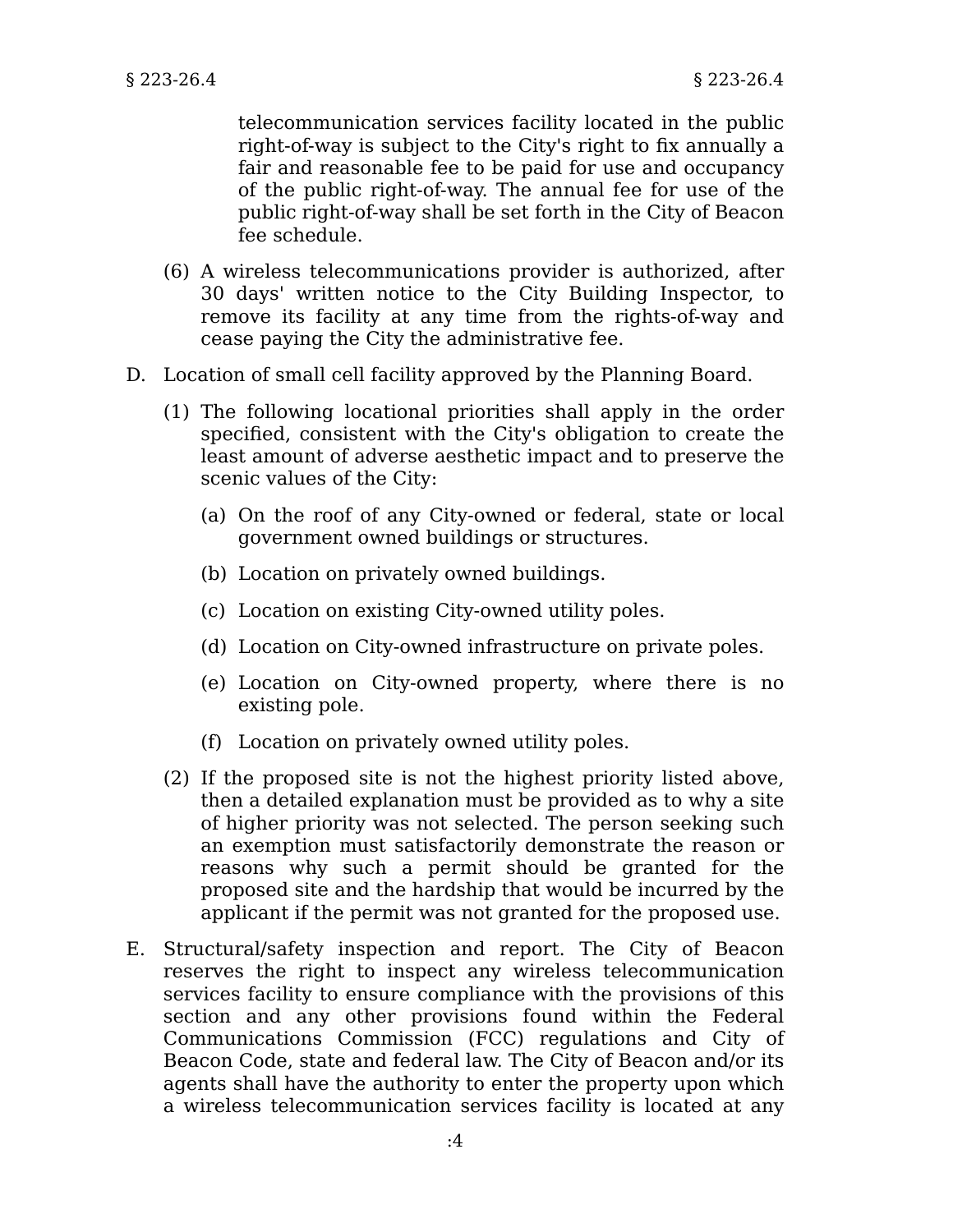time, upon reasonable notice to the operator, to ensure such compliance. **[Amended 2-19-2019 by L.L. No. 2-2019]**

- F. Planning Board requirements as to aesthetics and neighborhood impact mitigation for small cell permits.
	- (1) In order to preserve the character and integrity of City neighborhoods the City Council finds that the following requirements are essential to protect the public health, safety and welfare, and scenic preservation. **[Amended 2-19-2019 by L.L. No. 2-2019]**
		- (a) New small cell facilities shall not be located in the Historic District and Landmark Overlay Zone, unless the applicant demonstrates to the Planning Board's satisfaction that the selected site is necessary to provide wireless services, including but not limited to, filling a gap in coverage, densifying a wireless network, introducing a new service or otherwise improving service capabilities.
		- (b) New small cell facilities shall include stealth technology designs, unless the Planning Board makes a written determination that such designs are not feasible.
		- (c) The Planning Board may consider alternative locations for equipment, whether pole-mounted or groundmounted.
		- (d) All small cells placed on any roof shall be set back at least 15 feet from the edge of the roof along any street frontage, unless the Planning Board makes a written determination waiving the setback requirement.
		- (e) The Planning Board shall consider all impacts to site lines and aesthetic views.
		- (f) Except within the public right-of-way, all proposed poles, pole equipment and enclosures shall comply with the designated setback requirements.
		- (g) Up to three small cells will be allowed per utility pole if technically feasible and if in the determination of the Planning Board there are no safety or aesthetic concerns. Small cells must be designed and placed in an aesthetically pleasing manner to the reasonable satisfaction of the approving agency.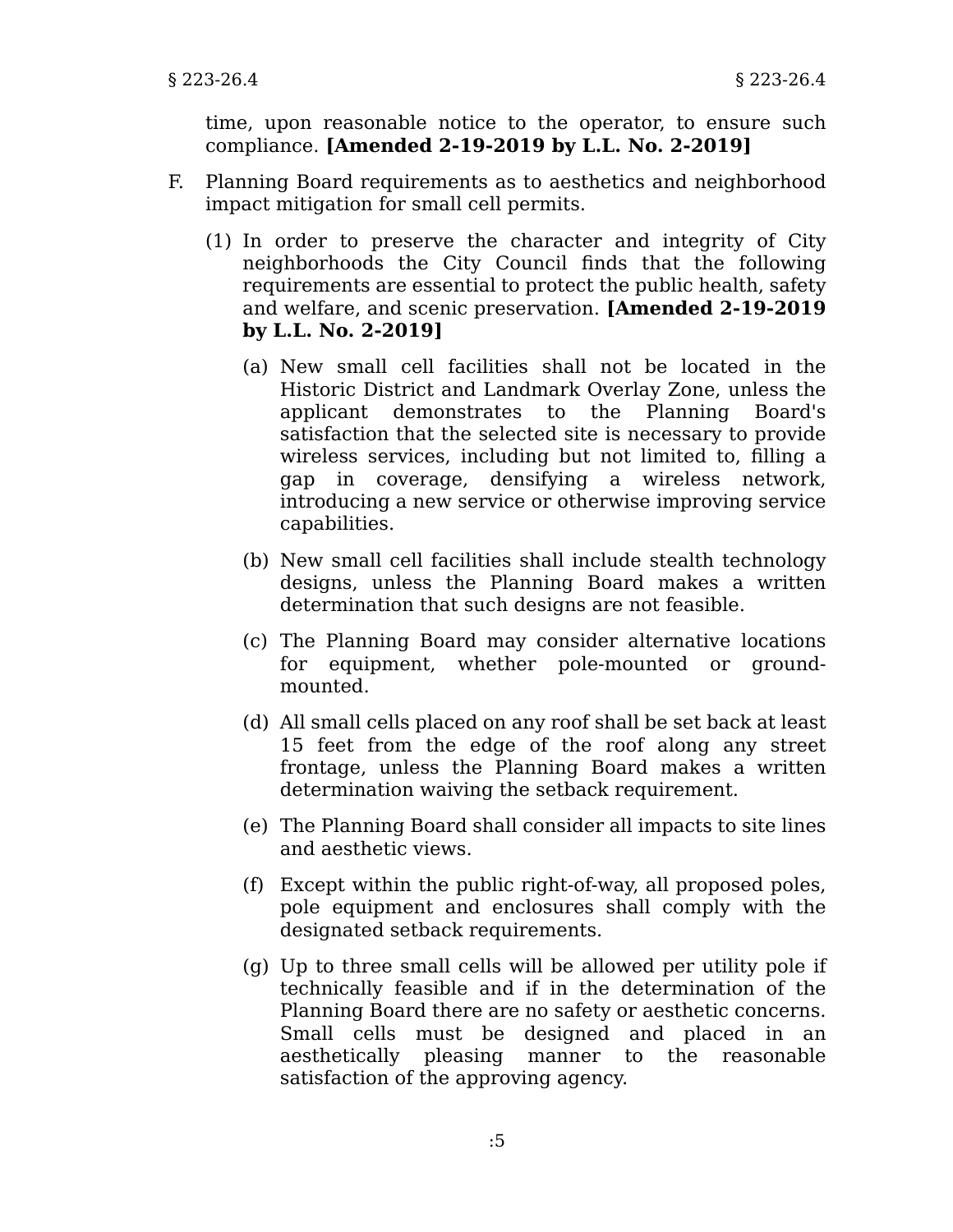- (h) No small cell placement shall be allowed on ornamental streetlighting poles as determined by the Building Inspector.
- (i) No small cell facilities shall obstruct pedestrian or vehicular traffic in any way.
- (j) In no event shall any utility pole or wireless telecommunication support structure as of January 1, 2018, installed in the public right-of-way, exceed 50 feet in height, unless special permit approval is obtained from the City Council pursuant to § 223-24.5. A shorter pole may be required if the initial proposal is deemed out of character with the neighborhood as determined by the Planning Board.
- (k) Each new small cell facility, including antennas or other associated equipment, installed in the public right-of-way shall not exceed more than 10 feet above the existing utility pole or wireless telecommunications support structure on which it is being located.
- (l) Antennas shall be mounted so that the bottom of the antenna is at least 20 feet above the grade at the base of the pole.
- G. The Secretary of the Planning Board shall forward a copy of the Planning Board decision to the City Tax Assessor to allow the City to better assess the utility infrastructure for wireless telephone facilities.
- H. Duration. Construction pursuant to a small cell permit issued by the Planning Board under this section must be commenced within 12 months of issuance of the small cell permit and diligently pursued thereafter, or such small cell permit shall expire.
- I. Routine maintenance and replacement. An application shall not be required for: i) routine maintenance; and ii) the replacement or upgrade of a small cell facility with another small cell facility that is same as or smaller in size and height at the same location.
- J. Information updates. Any amendment to information contained in a small cell building/work permit application shall be submitted in writing to the City within 30 days after the change necessitating the amendment. On an annual basis, the wireless telecommunication provider shall provide a list of existing small cell locations within the City.